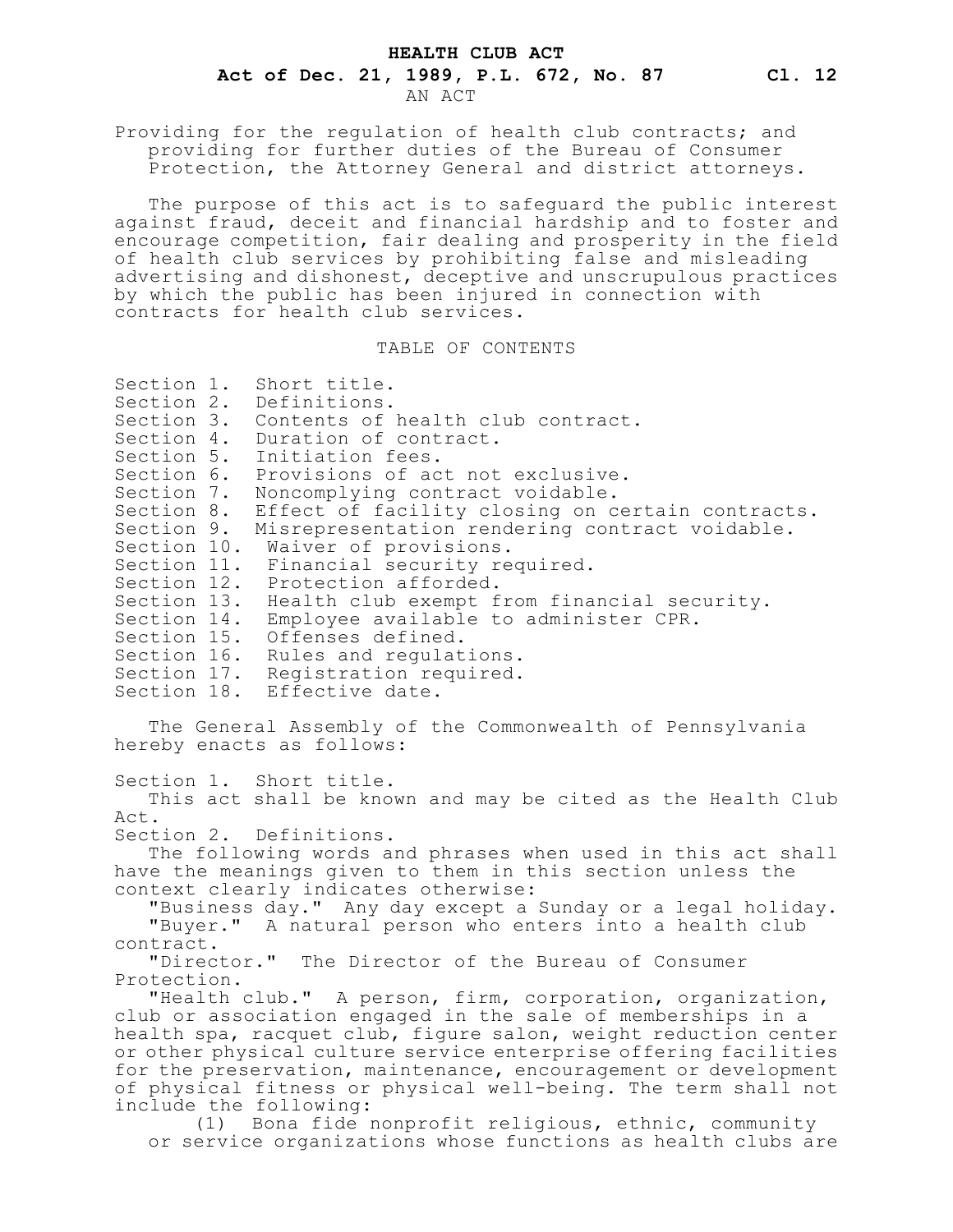only incidental to their overall functions and purposes as determined by the director.

(2) A facility owned or operated by the Federal Government.

(3) A facility owned or operated by this Commonwealth or any of its political subdivisions.

(4) A nonprofit public or private school, college or university whose functions as health clubs are only incidental to their overall functions and purposes as determined by the director.

(5) A private club owned and operated by its members.

(6) A weight reduction organization which emphasizes diet and nutrition and which does not provide physical exercise facilities and does not conduct a physical exercise program on the premises as part of its services and as determined by the director.

"Health club contract." An agreement in which the buyer of health club services purchases, or becomes obligated to purchase, health club services to be rendered over a period of more than three months, whether or not the health club is completed or operational.

"Health club services." Services, privileges or rights offered for sale or provided by a health club.

Section 3. Contents of health club contract.

(a) General rule.--Every health club contract shall be in writing and shall contain the following provisions:

(1) The date on which the buyer actually signed the contract.

(2) Provisions permitting the buyer to cancel the contract without penalty within three business days of its signing and the buyer receiving a fully completed copy thereof. Upon receipt of notice of cancellation under this paragraph, the health club shall refund to the buyer all moneys, including any initiation fee, paid under the contract.

(3) A provision that, if a health club facility temporarily closes for 30 days or less, the buyer shall receive an extension of the membership term equal to the period during which the facility is closed.

(4) A provision permitting the buyer to cancel the contract if the health club facility closes for more than 30 days and the health club fails to provide a comparable facility within ten miles of the location designated in the health club contract. Upon receipt of notice of cancellation under this paragraph, the health club shall refund to the buyer all moneys paid in excess of an amount computed by dividing the full contract price, including any initiation fee, by the number of weeks in the contract term and multiplying the result by the number of weeks elapsed in the contract term.

(5) A provision permitting the buyer to extend the membership term of the contract at no additional cost for a period of time equal to the duration of a disability where the buyer has a disability which precludes the buyer from using one-third or more of the health club facilities for a period of less than six months and the disability is verified by a physician.

(6) A provision permitting the buyer or his legal representative to cancel the contract if the buyer dies or becomes permanently disabled. A permanent disability means a condition which precludes the buyer from using one-third or more of the facilities for six months or more and the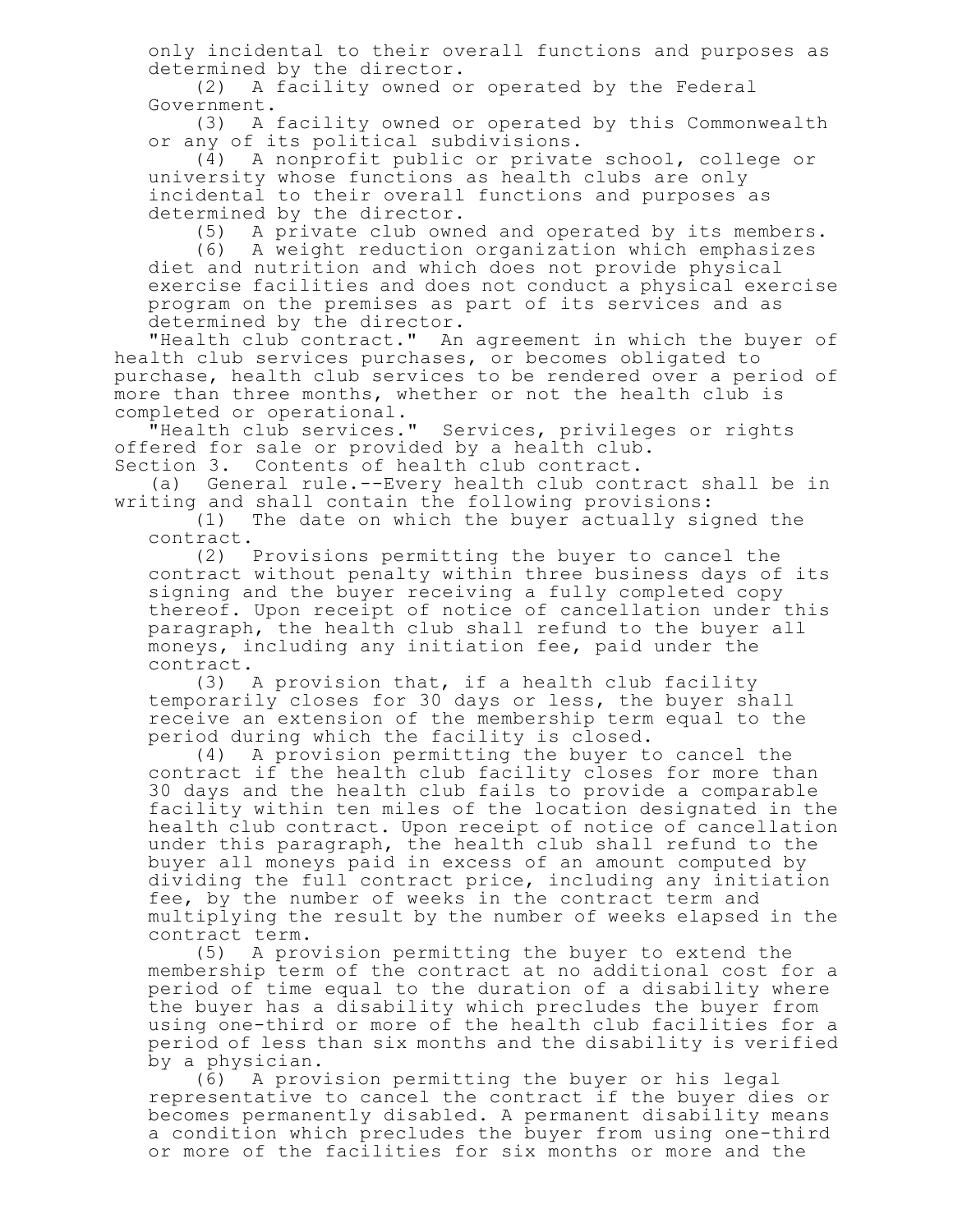condition is verified by a physician. Upon receipt of notice of cancellation under this paragraph, the health club shall refund to the buyer all moneys paid in excess of an amount computed by dividing the full contract price, including any initiation fee, by the number of weeks in the contract term and multiplying the result by the number of weeks elapsed in the contract term, less a predetermined fee not exceeding \$100, or, if more than half the life of the contract has expired, a predetermined fee not exceeding \$50. In the case of permanent disability, the health club may require the buyer to submit to a physical examination by a physician agreeable to the buyer and the health club. The additional cost of the examination shall be borne by the health club.

(7) A provision permitting the buyer to cancel the contract if the buyer moves more than 25 additional miles from the health club and is unable to transfer the contract to a comparable facility located within five miles of his new residence. Upon receipt of notice of cancellation under this paragraph, the health club shall refund to the buyer all moneys paid in excess of an amount computed as of the date of relocation by dividing the full contract price, including any initiation fee, by the number of weeks in the contract term and multiplying the result by the number of weeks elapsed in the contract term, less a predetermined fee not exceeding \$100, or, if more than half the life of the contract has expired, a predetermined fee not exceeding \$50.

(8) Provisions that, to cancel a contract pursuant to paragraph (2), (4), (6) or (7), the buyer shall notify the health club of cancellation in writing, by certified mail, return receipt requested, or by personal delivery to the address specified in the health club contract; that all money to be refunded upon cancellation of the health club contract shall be paid within 40 days of receipt of the notice of cancellation; and that, if the buyer has executed a credit, lien or automatic funds transfer agreement with the health club to pay for health club services, any negotiable instrument or credit or lien agreement executed by the buyer shall also be returned and any automatic transfer shall be canceled within 40 days after the cancellation.

(9) If the health club facility is not completed and operational on the date the health club contract is executed: (i) A provision stating the date the facilities

will be open and available for use.

(ii) A provision permitting the buyer to cancel the contract without penalty and receive a full refund, including any initiation fee, if the facility is not completed and operational by the date specified in the contract.

(iii) A provision permitting the buyer to cancel the contract without penalty and receive a full refund, including any initiation fee, within three business days after the facility opens or the buyer receives notice of its opening, whichever occurs later.

(10) A provision setting forth the name and address of the surety or bank from which the health club has obtained a bond or letter of credit and describing the procedure to obtain a refund under such bond or letter of credit.

(11) A provision that, until the health club has provided the buyer with a signed copy of a contract written in full compliance with this section, the buyer may cancel the contract at any time.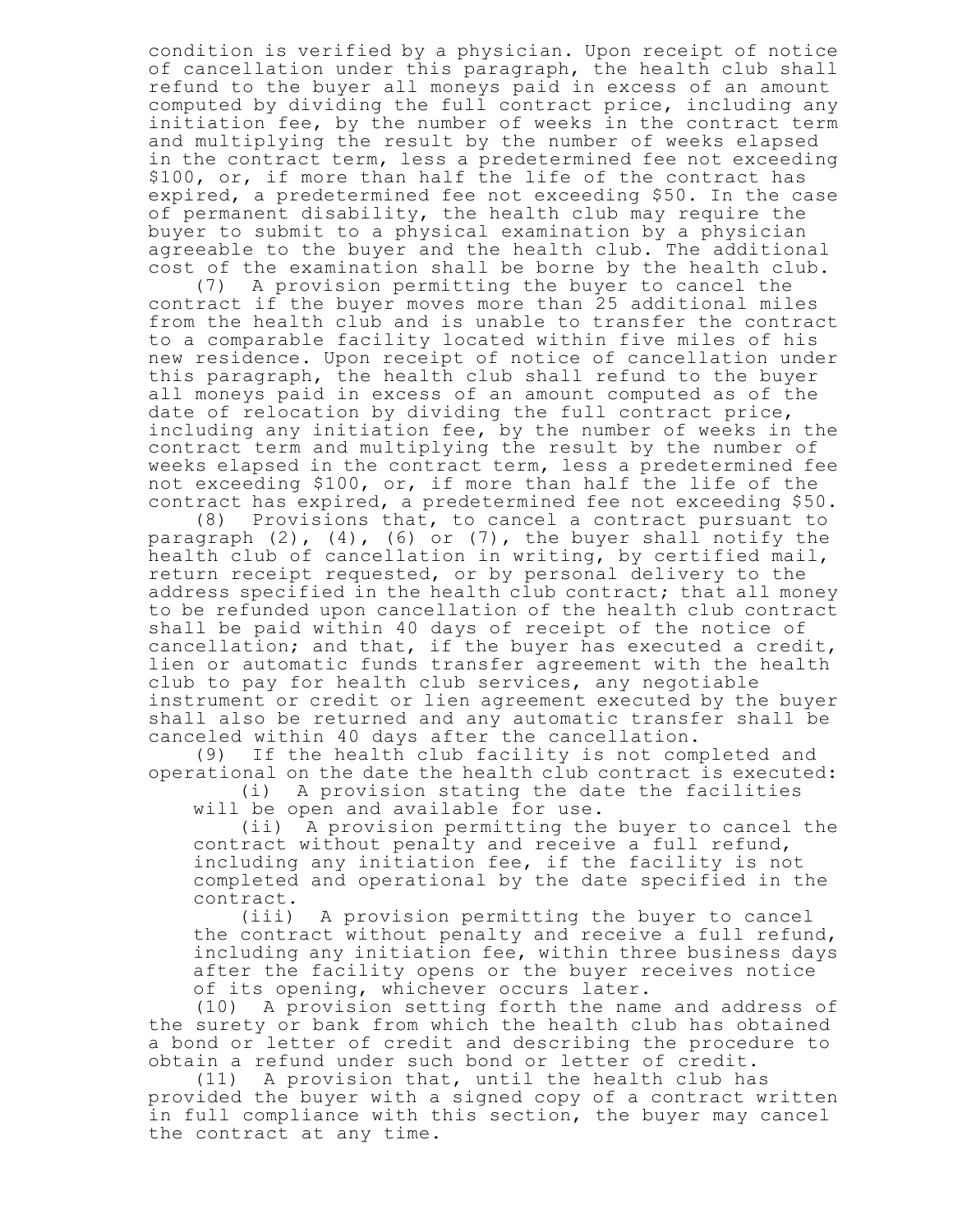(b) Notice provisions required.--A health club contract and any promissory notes executed by the buyer in connection with the health club contract shall contain the following provisions on their faces in boldface type of a minimum size of ten points: (1) Notice of consumer rights.--

BUYER'S RIGHT TO CANCEL

If you wish to cancel this contract, you may cancel by delivering or mailing by certified mail, return receipt requested, written notice to this health club. The notice must say that you do not wish to be bound by the contract and must be delivered or mailed before 12 midnight of the third business day after you sign and receive a copy of this contract. The notice must be delivered or mailed to . . .(health club shall insert its name and mailing address). In some cases you may also cancel this contract if you signed it before the health club facility was completed, if the club moves or goes out of business, if you become permanently disabled or if you move from the area. If you cancel, the health club may be entitled to a certain portion of the contract price. If the health club goes out of business or refuses to give you a refund, there may be a bond or letter of credit under which you are entitled to collect. For details, read your contract carefully. Enforcement of the Health Club Act is by the Attorney General of the Commonwealth of Pennsylvania or the district attorney of the county in which the health club is located. You may also bring a private cause of action. If your rights are violated, you may contact the State Bureau of Consumer Protection or your local district attorney.

(2) Notice of claims and defenses.--

NOTICE

Any holder of this contract or note is subject to all claims and defenses which the debtor could assert against the seller of goods or services obtained pursuant hereto or with the proceeds hereof. Recovery hereunder by the debtor shall not exceed amounts paid by the debtor hereunder.

(c) Assignment of right of action.--Whether or not the health club has complied with the notice requirements of this section, any right of action or defense arising out of a health club contract which the buyer has against the health club, and which would be cut off by assignment, shall not be cut off by assignment of the contract to a third-party holder, whether or not the holder acquires the contract in good faith and for value.

(d) Execution and delivery.--Every health club contract shall be signed by the buyer, and a copy shall be delivered to the buyer at the time the contract is executed. Section 4. Duration of contract.

(a) Term.--The maximum term of a health club contract shall be 36 months.

(b) Renewal.--No health club contract may contain an automatic renewal clause, unless the contract provides for a renewal option for continued membership which must be affirmatively accepted by the buyer at the expiration of each contract term.

Section 5. Initiation fees.

Except as provided in section 13, the amount of any initiation fees imposed by a health club shall be reasonably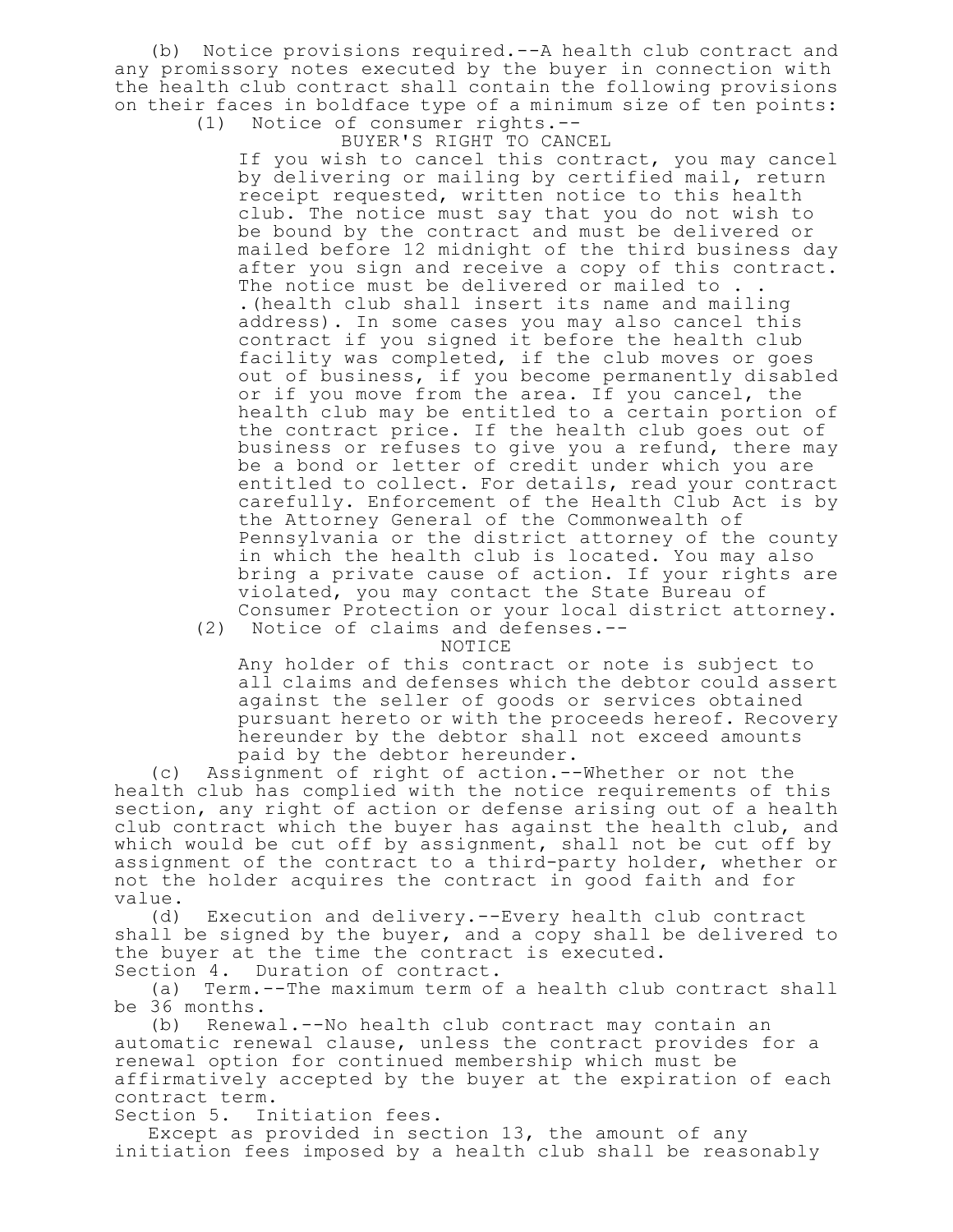related to the club's costs for establishing the initial health club membership. An initiation fee shall not be imposed for the purpose of circumventing the requirements of this act. Initiation fees shall be included in the computation of any refunds due under this act.

Section 6. Provisions of act not exclusive.

The provisions of this act are not exclusive and do not relieve the parties or the contracts subject to this act from the duty to comply with all other applicable provisions of law. Section 7. Noncomplying contract voidable.

A health club contract which does not comply with this act shall be voidable at the option of the buyer.

Section 8. Effect of facility closing on certain contracts. Any health club contract entered into by the buyer within 30 days of the closing of a health club shall be voidable at the option of the buyer.

Section 9. Misrepresentation rendering contract voidable.

A health club contract entered into by the buyer due to false or misleading information, representation or advertisement of the health club or its agents shall be voidable at the option of the buyer.

Section 10. Waiver of provisions.

An attempted waiver by the buyer of the provisions of this act shall be deemed contrary to public policy and shall be void and unenforceable.

Section 11. Financial security required.

(a) Filing of financial security.--Before entering into a health club contract for health club services, a health club shall file and maintain with the director, in form and substance satisfactory to him, a bond with corporate surety from a company authorized to transact business in this Commonwealth or an irrevocable letter of credit from a bank insured by the Federal Deposit Insurance Corporation (FDIC) in the amounts indicated below:

(1) Health club contracts for no more than 12 months - \$50,000 bond or letter of credit.

(2) Any health club contract for more than 12 months but no more than 24 months - \$100,000 bond or letter of

credit.<br>(3) Any health club contract for more than 24 months -\$200,000 bond or letter of credit.

However, any health club that certifies in writing with the director that it will sell and maintain health club contracts for no more than 24 months and with no more than the number of persons indicated below shall, for so long as it abides by this certification, be required to file with the director such financial security only in the amounts indicated below:

300 persons - \$50,000 bond or letter of credit

150 persons - \$25,000 bond or letter of credit

(b) Duration.--The financial security shall be filed and maintained regardless of whether the health club facilities are as yet completed and open to members and shall not be canceled or terminated except with the consent of the director.

(c) Number.--Each separate location where health club services are offered shall be considered a separate health club and shall file separate financial security with respect thereto, even though the separate locations are owned by the same person.

(d) Purpose.--The financial security shall be for the exclusive purpose of providing buyer refunds and shall not be deemed an asset of the health club for bankruptcy or any other purpose. The buyer's claim to any money under this section shall be prior to that of any creditor of the health club.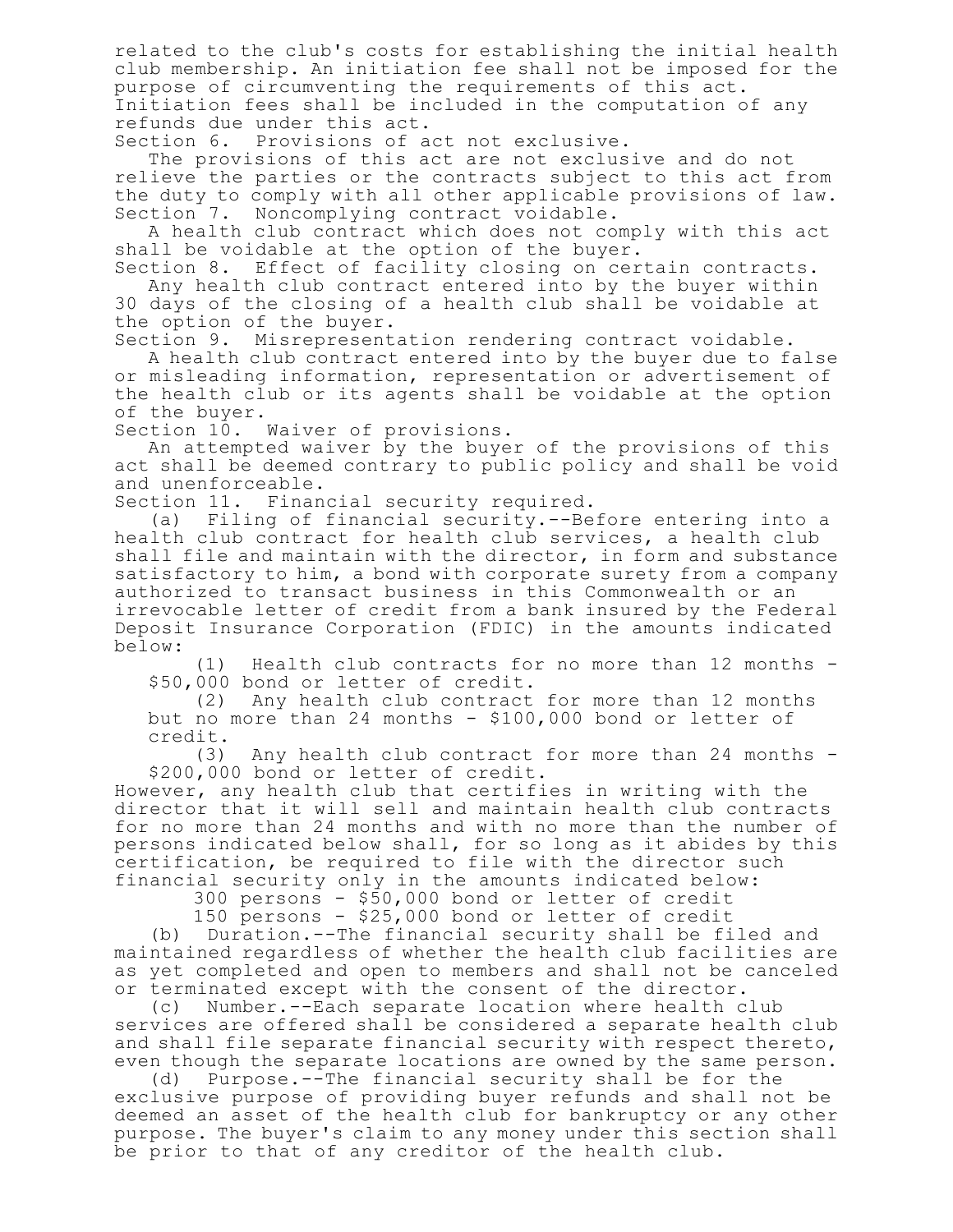(e) Certification of compliance.--All health clubs shall certify to the director on or before June 1 of each year that the appropriate financial security remains in effect. Section 12. Protection afforded.

(a) Refund to buyer.--The financial security required by section 11 shall be for the benefit of a buyer who sustains any loss or damage as a result of the breach of contract or bankruptcy by a health club.

(b) Recovery.--If an injured buyer does not receive a refund from the health club, he may file a claim with the surety, and, if the claim is not paid, the buyer may bring an action based on the bond and recover against the surety. In the case of a letter of credit that has been filed with the director, the buyer shall bring an action against the health club and thereafter submit the final judgment he obtains to the director requesting payment under the terms of the letter of credit.

(c) Statute of limitations.--Any claim under this section shall be filed no later than six months from the date on which the injury occurred.

(d) Limitation on liability of surety.--The aggregate liability of the bond or letter of credit to all persons for all breaches of the conditions of the bond or letter of credit shall in no event exceed the amount of bond or letter of credit. If claims filed exceed the amount of the bond, the surety shall distribute the amount of the bond as a standard percentage of the amount claimed by all buyers seeking relief under this section.

(e) Contract records.--Every health club shall maintain accurate records of the name, address, contract terms and payments of each buyer of health club services. These records shall be open for inspection and copying by the director during normal business hours or upon 48 hours' written notice. Section 13. Health club exempt from financial security.

A health club shall be exempt from filing and maintaining financial security upon providing the director satisfactory proof that all of its health club contracts meet all of the following requirements:

(1) All health club contracts used must contain the following clause:

Under this contract, no further payments shall be due to anyone, including any purchaser of any note associated with or contained in this contract, in the event the health club at which the contract is entered into ceases operation and fails to offer a comparable alternate location within ten miles.

(2) All payments due under the contract must be in equal monthly installments spread over the entire term of the contract, except that a club may charge and collect at the beginning of the contract, an initiation fee not to exceed the lesser of six monthly installments to be made under the contract, or the actual costs of establishing the initial health club membership.

(3) There may be no payments of any type, including, but not limited to, down payments, membership fees or any other direct payment to the health club, other than the monthly payments and initiation fees described in paragraph (2).

(4) The term of the contract may not exceed 12 months.

(5) The contract must comply with all other provisions of this act.

Section 14. Employee available to administer CPR.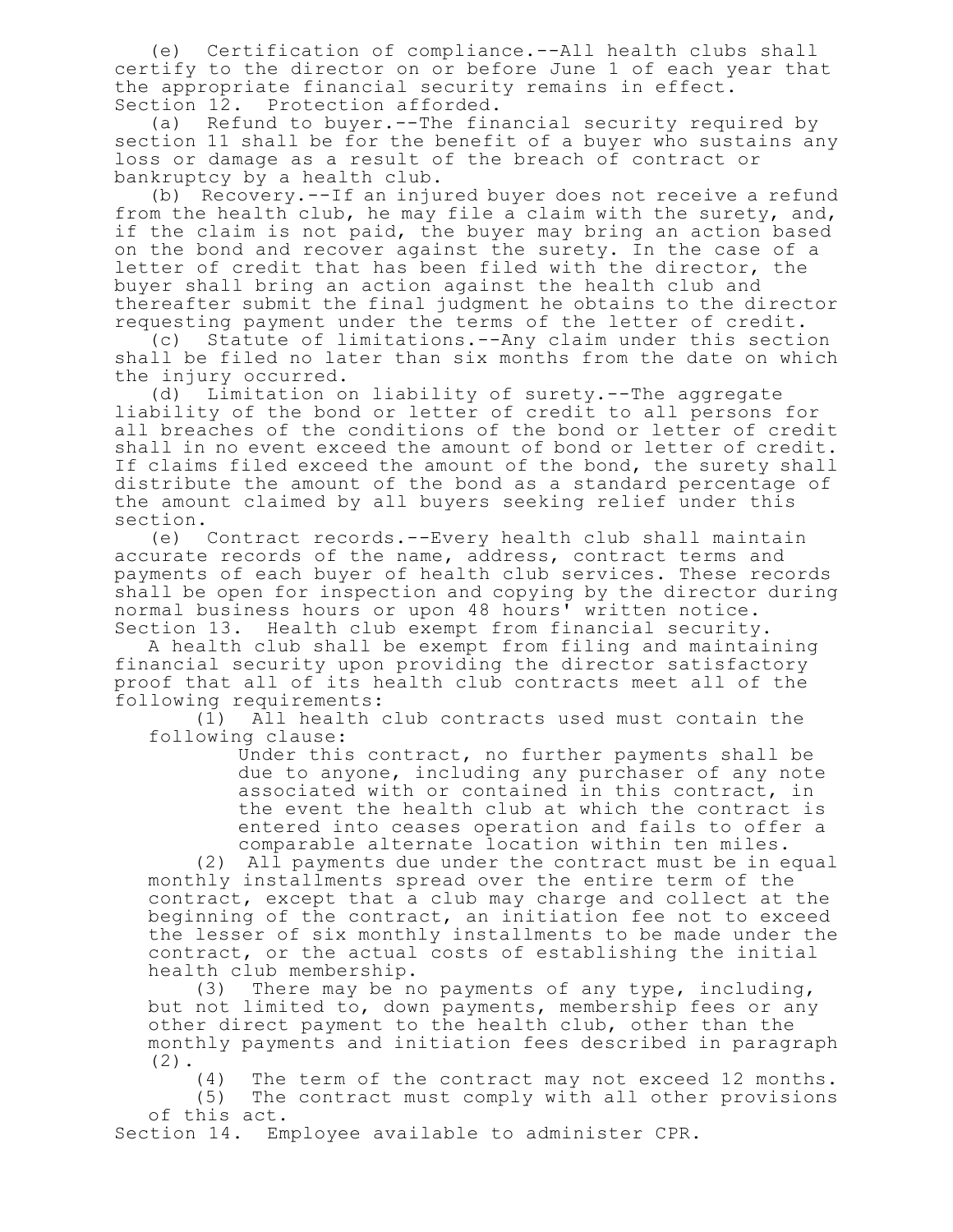(a) General rule.--Except as provided under subsection (c.1), every health club shall employ and have on the health club's premises during the club's hours of operation a person who is trained and certified to administer CPR.

(b) Nature of employment.--An employee who is trained and certified to administer CPR may be hired primarily to fulfill other functions for the employing health club.

(c) Number of employees certified.--If a health club is open for more than eight hours a day and more than five days a week, it shall employ more than one person who is trained and certified to administer CPR.

(c.1) Exception.--A health club that offers services during nonstaffed hours shall not be subject to the requirements of subsections (a) and (c) if the health club complies with all of the following:

(1) Every health club offering health club services during nonstaffed hours prior to the effective date of this subsection shall comply with all of the following:<br>(i) The portion of the premises in which r

The portion of the premises in which members are permitted access during nonstaffed hours must meet all of the following:

(A) Consist of not more than 6,000 square feet.

(B) Meet the requirements of the municipality in which the health club is located concerning accessibility to emergency services responders from the outside of the health club.

(ii) The area specified under subparagraph (i) must be equipped with all of the following:

(A) At least one automated external defibrillator.

(B) Appropriate signage.

(C) A panic button.

(D) A 911 telephone.

(E) At least four personal security devices.

(iii) During the orientation of each new buyer, or at the time of the renewal of an existing health club membership, the health club shall provide instructions regarding the use of the health club during nonstaffed hours, including the location and use of all equipment required under subparagraph (ii).

(iv) All contracts for a new or renewal membership to the health club must contain a waiver that:

(A) Explains to the buyer that the health club may have hours during which it is not staffed.

(B) Explains to the buyer that the health club is required to have certain safety equipment,

including the location and use of the equipment required under subparagraph (ii).

(C) Is signed by the buyer acknowledging that the buyer received all of the instructions required under this subsection regarding the use of the health club during nonstaffed hours, including the location and use of the safety equipment.

(2) Every health club not providing health club services during nonstaffed hours prior to the effective date of this subsection that will begin to provide health club services during nonstaffed hours after the effective date of this subsection must comply with the following:

(i) Provide notice to all existing buyers of health club contracts of the intent of the health club to provide health club services during nonstaffed hours of operation.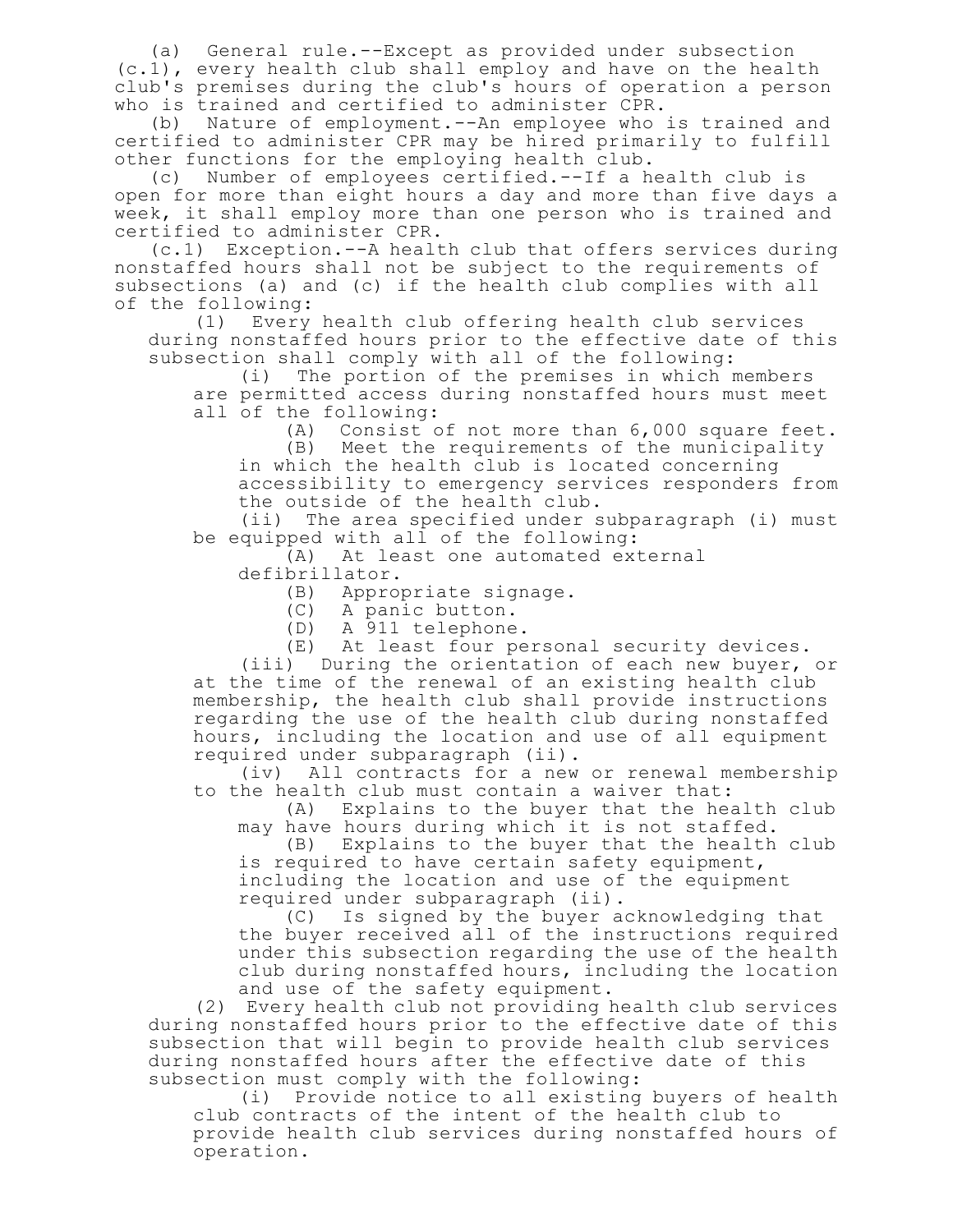(ii) Provide notice to all existing buyers of health club contracts of the hours of operation during which there will not be an individual on premise who is trained and certified to administer CPR.

(iii) Obtain a signed waiver from each existing health club member that:

(A) Explains to the buyer that the health club may have hours during which it is not staffed.

(B) Explains to the buyer that the health club is required to have certain safety equipment, including the location and use of the equipment required under paragraph (1)(ii).

(C) Is signed by the buyer acknowledging that the buyer received all of the instructions of this subsection regarding the use of the health club during nonstaffed hours, including the location and use of the safety equipment.

(D) Provides instructions to the buyer regarding the use of the health club during nonstaffed hours of operation, including the location and use of all equipment required under paragraph (1)(ii).

(iv) Provide notice to all existing buyers of health club contracts that:

(A) Within at least 60 days prior to the provision of health club services during nonstaffed hours, the provision of health club services during nonstaffed hours is a material change in the contract.

(B) The contract may be terminated only within the 60-day period under clause (A).

(C) If the contract is terminated under this subparagraph, a refund will be provided for the unused portion of the remaining contract.

(d) Definitions.--As used in this section, the following words and phrases shall have the meanings given to them in this subsection:

"911 telephone." A telephone that does any of the following: (1) Allows the person using the telephone to contact a

public safety answering point by dialing or pressing 911. (2) Automatically calls a public safety answering point

when a person picks up the handset and activates the telephone.

"Appropriate signage." All of the following:

(1) A sign posted in plain view by each automated external defibrillator, panic button, 911 telephone and personal security device with instructions for their use.

(2) A sign posted in plain view indicating that working out alone during nonstaffed hours may pose health and safety risks.

"Automated external defibrillator." A portable device that uses electric shock to restore a stable heart rhythm to an individual in cardiac arrest.

"CPR." Cardiopulmonary resuscitation, an approved lifesaving technique which involves stimulation of the lungs and heart of a victim of cardiac or pulmonary distress.

"Emergency services." Services, including firefighting, law enforcement, ambulance and medical services, provided for the protection or preservation of persons or property in circumstances of immediate and significant threat of injury or harm.